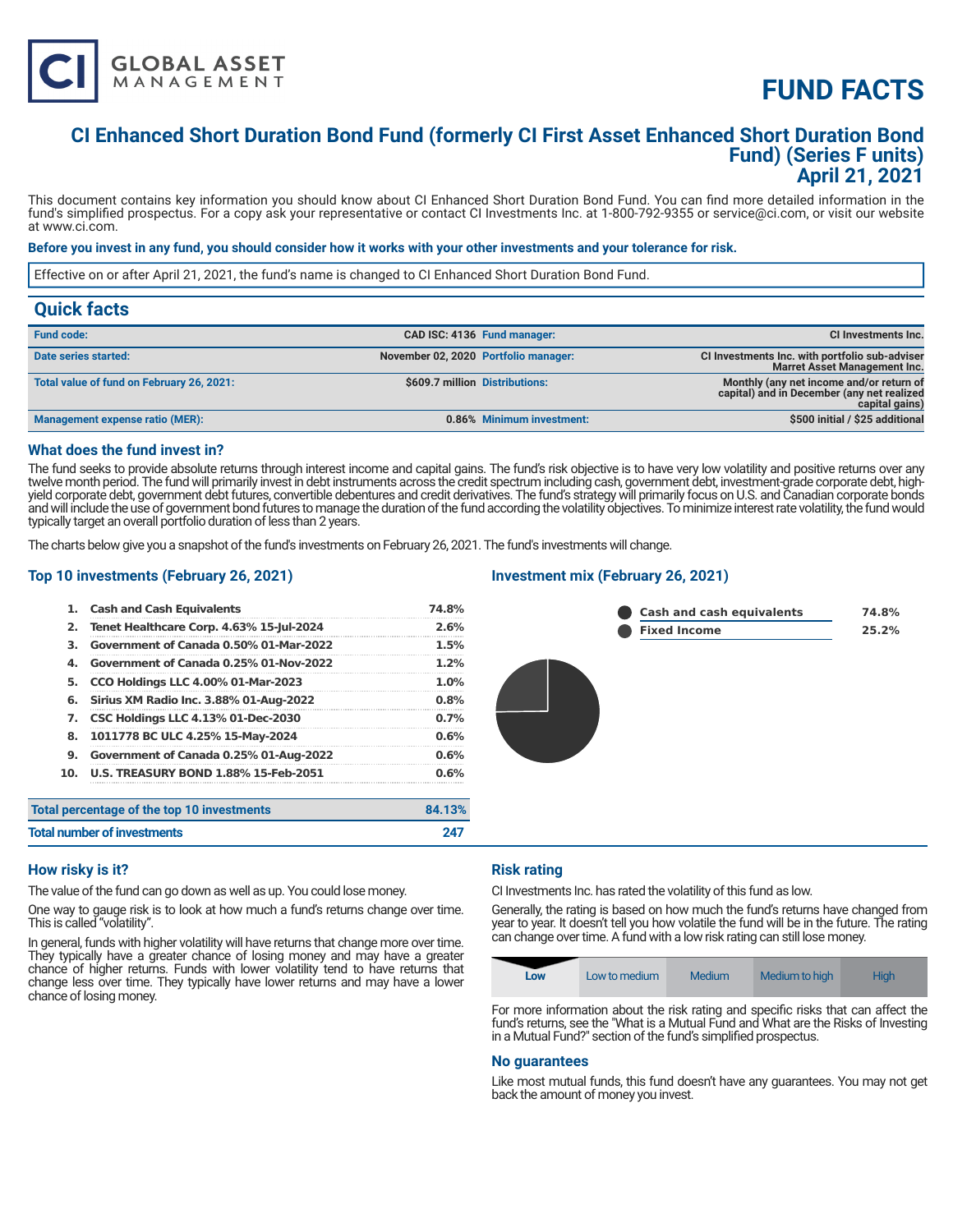# **CI Enhanced Short Duration Bond Fund (formerly CI First Asset Enhanced Short Duration Bond Fund) (Series F units)**

#### **How has the fund performed?**

This section tells you how Series F securities of the fund have performed since inception. Returns are after expenses have been deducted. These expenses reduce the fund's returns.

#### **Year-by-year returns**

Because Series F has been distributing under a simplified prospectus for less than one calendar year, there is no data available for this section.

#### **Best and worst 3-month returns**

Because Series F has been distributing under a simplified prospectus for less than one calendar year, there is no data available for this section.

#### **Average return**

Because Series F has been distributing under a simplified prospectus for less than twelve consecutive months, there is no data available for this section.

#### **Who is this fund for?**

#### **This fund may be suitable for you if you:**

- want short-term bond exposure to minimize interest rate risk<br>• are primarily concerned with volatility reduction and income of
- are primarily concerned with volatility reduction and income generation  $\cdot$  want to receive requilar monthly cash flows (if any)
- want to receive regular monthly cash flows (if any)<br>• can tolerate low risk
- can tolerate low risk.

#### **A word about tax**

In general, you'll have to pay income tax on any money you make on a fund. How much you pay depends on the tax laws of where you live and whether you hold the fund in a registered plan, such as a Registered Retirement Savings Plan or a Tax-Free Savings Account.

Keep in mind that if you hold your fund in a non-registered account, fund distributions are included in your taxable income, whether you get them in cash or have them reinvested.